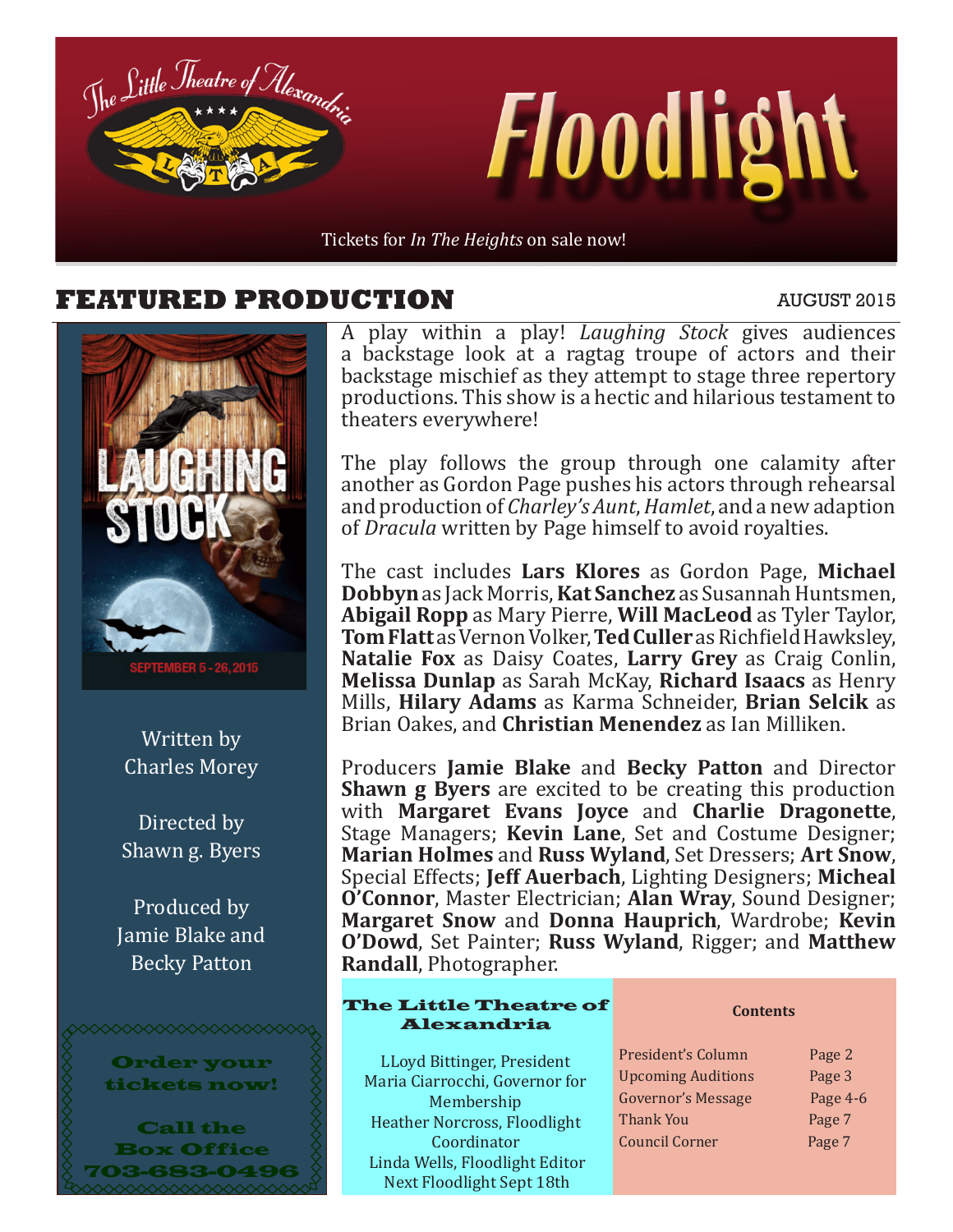## **PRESIDENT'S COLUMN**



**Lloyd Bittinger**

### PLANNING YOUR GIFT

Have you considered including The Little Theatre of Alexandria (LTA) as a beneficiary of your estate? LTA can suggest tools that will assist you in making plans that will support the artistic and education programs of the theatre in the future, as well as provide your estate with tax benefits. Supporters of LTA who make planned gifts are invited to be members of The LTA Legacy Society. The LTA Legacy Society recognizes those who have demonstrated their concern for the long-term wellbeing of LTA by notifying us of their bequest or other planned gift. For additional information, please call Virginia Lacey at 703-683-5778 ext. 2 or virginia@thelittletheatre.com. This is the first column I have written after having been elected to this office at the last annual meeting. It is truly my pleasure and honor to be able to serve The Little Theatre of Alexandria as your president. Thank you, the members, for giving me this opportunity.

It's exciting to begin a new year with a Board of Governors which includes many who have been with us for quite some time, combined with some new faces who will bring new insights and ideas for our ongoing success. In this regard, I want to personally thank our outgoing board members, **Eddie Page**, **Eddy Roger Parker**, and **Becky Patton**, and at the same time, welcome two new board members, **Rae Edmonson** and **Maria Ciarrocchi**.

I also want to express thanks to those who have contributed to our success. I want to thank **Tina Anderson** and **Margaret Evans-Joyce** for having served the board as Board Secretary and Executive Secretary, respectively. They have both helped us hold things together and be able to move in a forward direction throughout the year.

I cannot fail to also thank our business manager, **Virginia Lacey**, and our box office manager, **Tina McCrea**, for doing an excellent job not only in helping us to keep things moving, but also in presenting a very positive image to our members, subscribers, and patrons, and for projecting an excellent pubic image.

There is another person I want to thank, and that is someone you may not see too often, but who does an excellent job taking care of our facilities, which include the main building, all of the outside gardens, and the Alexandria Academy building. I sincerely thank **Arnoldo Duran** - and his staff - for always keeping our facilities in top-notch order.

There are two other people I have to thank from the bottom of my heart, and I must not let them slip through the cracks. **Nancy Owens** and her daughter **Liz Owens** have worked LTA for many years – yes, many years – primarily in the lighting department, and in Nancy's case, also on the One-Act Play Committee. Nancy has designed lighting for many shows as well as spent many hours running lights for an many performances. Liz has worked very hard behind-the-scenes on cleaning out old lighting equipment and organizing all of the lighting instruments in our storage rooms. Both Nancy and Liz recently pulled up stakes and moved to Colorado to begin a new life out west. Our entire theatre has benefitted from the contributions that they have made over the years, and we thank them both, as I said, from the bottom of our hearts.

This just in: On Sunday, July 12th, the LTA production of *God of Carnage* was awarded first runner-up for best play for the Ruby Griffith Award (The British Players). Congratulations to the entire cast and crew. It was a terrific production and the award is well deserved.

Lloyd Bittinger, President *All for Love of Theatre!*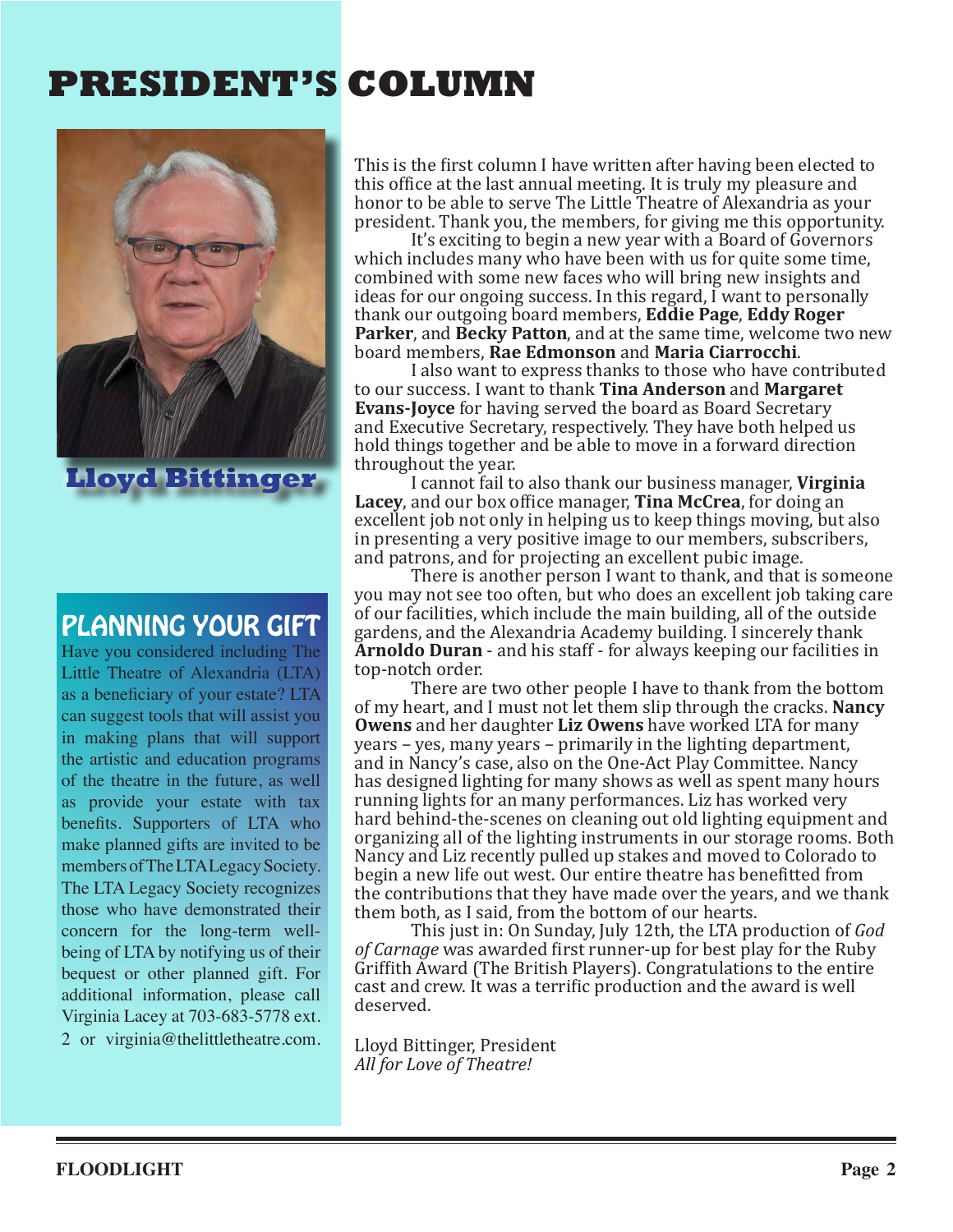# **UPCOMING AUDITIONS**



OCTOBER 24 - NOVEMBER 14, 2015

#### Written by Charles Busch

Produced by Jay Cohen and Jim Howard

#### Directed by Michael Kharfen

**Audition Dates Saturday, August 22nd 1:00 p.m. - 4:30 p.m. Sunday, August 23rd 7:00 p.m. - 10:00 p.m.**

**Callbacks Tuesday, August 25th 7:30 p.m.**

To volunteer for this production, please contact the producers.

Set in contemporary Manhattan, *The Tale of the Allergist's Wife* is a windowrattling comedy of midlife malaise on the Upper West Side. Despite her life of leisure, Marjorie is unfulfilled as she aspires to be a writer of profound intellectual books. Her husband Ira is a retired allergist devoting his life to the homeless to cure them of their sinus problems. Her mother Frieda lives down the hall and constantly complains about her digestive tract. Her doorman Mohammed always volunteers to help her. Marjorie plummets into despair when her therapist dies, leading to a destructive incident at the Disney Store. Her life is turned around when a long-lost, flamboyant childhood friend, Lee, pays a surprising visit and moves in, to the suspicion of her husband and mother. Marjorie revels in her friend's adventurous spirit, while the others wonder when this mysterious guest will ever leave. Replete with hilarious one-liners, references to 19th-century authors, and celebrity zingers, *The Tale of the Allergist's Wife* is wall-to-wall laughs.

#### **Auditions**

All roles are open. You will be asked to fill out an information sheet and a conflict calendar, so please know your other commitments ahead of time. Feel free to bring a resume and a headshot, but this is not required. Auditions will consist of cold readings from the script.

#### **Character Descriptions**

**Marjorie (40s - 50s)** – the allergist's wife is one of those women spotted at Zabar's: smart, but slightly fretful in chic designer clothing, clutching a copy of *The New York Review of Books*. Marjorie is passionate about her intellectual aspirations, endearingly evoking Kafka, Rimbaud, Beauvoir, and Hesse (her all-time favorite) as well as her description of her unpublished novel in which both Helen Keller and Plato are characters. She is bewildered by her husband's valiant volunteerism and frustrated by her mother's constant criticism. She longs to discover her self-expression and is thrilled when her friend Lee inspires her to assert it.

**Lee (40s - 50s)** – formerly known as Lillian Greenblatt, Lee is her own invention: a free spirit with a resume that includes accompanying the Nixons to mainland China and a role as an extra in a Fassbinder movie. She is an unrepentant name-dropper (her early days in Greenwich Village were spent with Kerouac and Baldwin), while displaying a Zen self-consciousness. She has no boundaries and is totally comfortable in her own skin, and with her sensuality.

**Ira (50s)** – a successful allergist, he retires while still vigorous to pursue his passion to free the homeless of their nasal congestion. He notes his accomplishments and reputation without boasting and maintains a genuine modesty. He loves Marjorie and is concerned for her welfare and state of mind.

**Frieda (60s - 70s**) – has no filter whatsoever – whatever comes to her mind, she says it. She has an opinion about everything. She adores her son-in-law and doesn't completely understand her daughter. She is a creature of habit and likes things as they are, which is why Lee's intrusion is so unsettling to her. Most of all, she is preoccupied with her digestive system.

**Mohammed (20s - 30s)** – the sincere, charming, well-meaning, and always helpful doorman. He genuinely likes Marjorie and has only the best intentions for her. His readiness to go above and beyond his regular duties is demonstrated when he is unexpectedly called upon after the mysterious visitor arrives.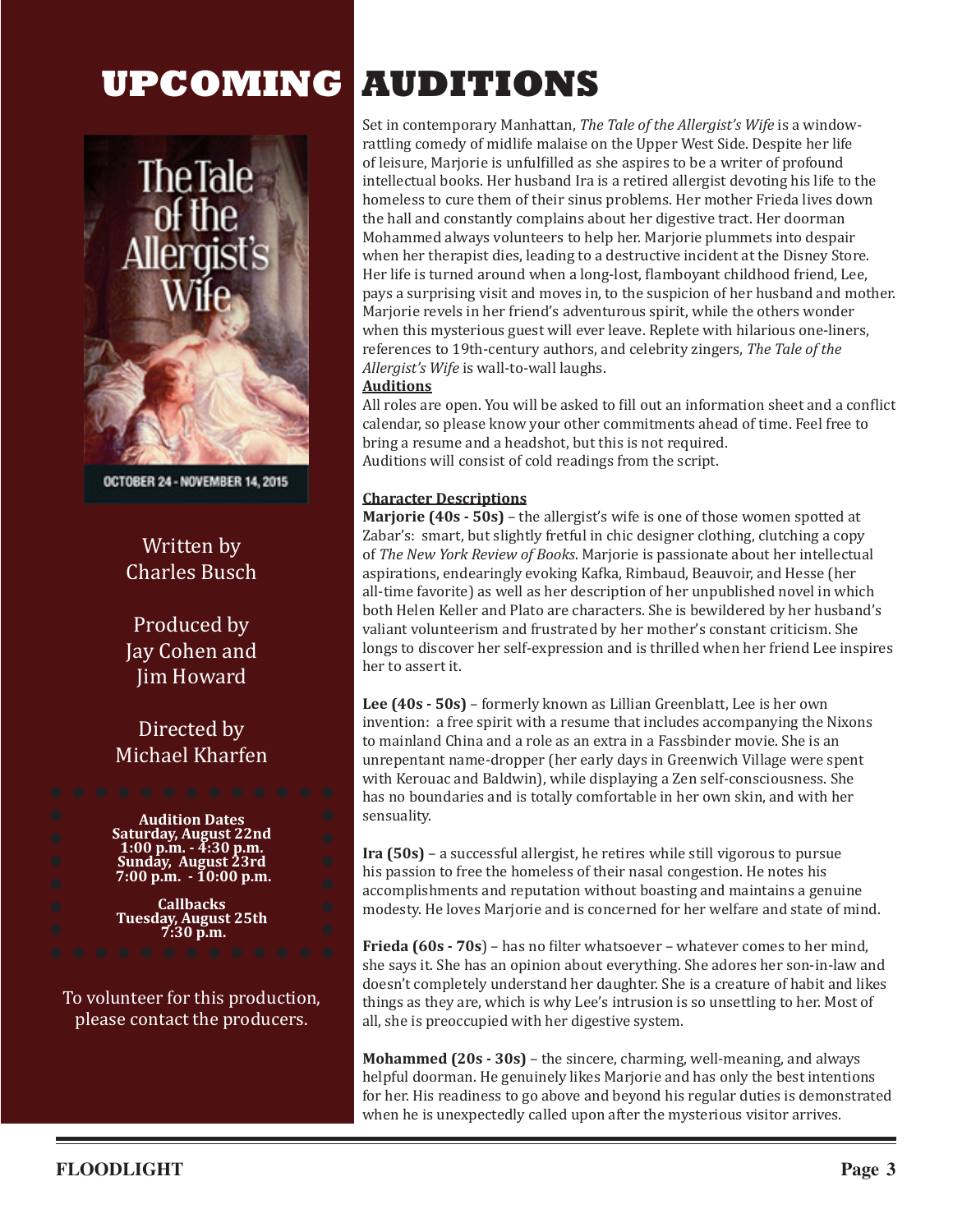# GOVERNOR FOR TECHNICAL SUPPORT

Robert S. Kraus

Our mission is to maintain and support the technical areas of the theatre.

Our entiries the maintain of the main of the control is the control of the main of the control of the main of the main of the main of the main of the main of the main of the main of the main of the main of the main of the First, I want to thank the LTA members for the honor of allowing me to serve once again as your Governor for Technical Support for the next two years. My areas of responsibilities include all technical aspects in the areas of lights, sound/intercom, rigging, shop, stage managers' equipment, paint, special effects, televisions, and projectors. Essentially, my departments are responsible for everything in and around the stage and oversee the care and maintenance of equipment in the following work spaces: stage area, shop, lighting and paint rooms, and sound and light booths. I can not do this by myself. Thus, I have assembled a first-rate team of very dedicated and experienced department chairs. Please join me in thanking them for taking on their departments for the next two years and keeping LTA #1 in Technical Support.

#### Chairs of the Lighting Department: **Kimberly Pitcher-Crago** and **Jeffrey Scott Auerbach**

J Kimberly Pitcher-Crago - I'm super excited to be a part of Team Tech at LTA! I look forward to working with my lights co-chair, Jeff Auerbach, as well as all of the knowledgeable folks who have been making LTA shine for years. Recently, we purchased Desire D40s to replace some of the aging Nexeras. Designers have been pleased with the performance of these instruments, which provide general wash light, changing colors,

strobe, and more. Jeff and I will continue to update and assess the inventory as we collect feedback from designers and audiences. I also plan to continue the work of Liz Owens. Liz had been organizing, updating, and digitizing many aspects of the lighting department. I greatly appreciate all of the support I've already received!





Jeffrey Scott Auerbach - I have been designing lights for local community theaters for almost 15 years now. In the last couple of years, I designed a

few shows at LTA including *God of Carnage* and *Boeing Boeing*. This is my first time being a member of a community theater as well as being a chair of a lighting department and working with a board in this capacity. Kimberly and I plan to continue Liz Owens' work in keeping the light shop neat and clean,

updating equipment as we see fit, and perhaps adding new and exciting equipment to LTA's inventory. I would also like to build stronger relations with other community theaters in the area.

#### Chair of the Sound Department: **David Correia**

The Sound Department has been upgrading the equipment in the sound booth with the purchase of a new amplifier and mixer. The new mixer will allow us to have more than 16 body microphones in a musical if we need them. The Sound Department will look into purchasing additional body microphone equipment to bring our units to 20. However, more expensive purchases may need to be made in the future due to the federal government taking over some of the frequency bands used in our body microphones. This decision is pending.

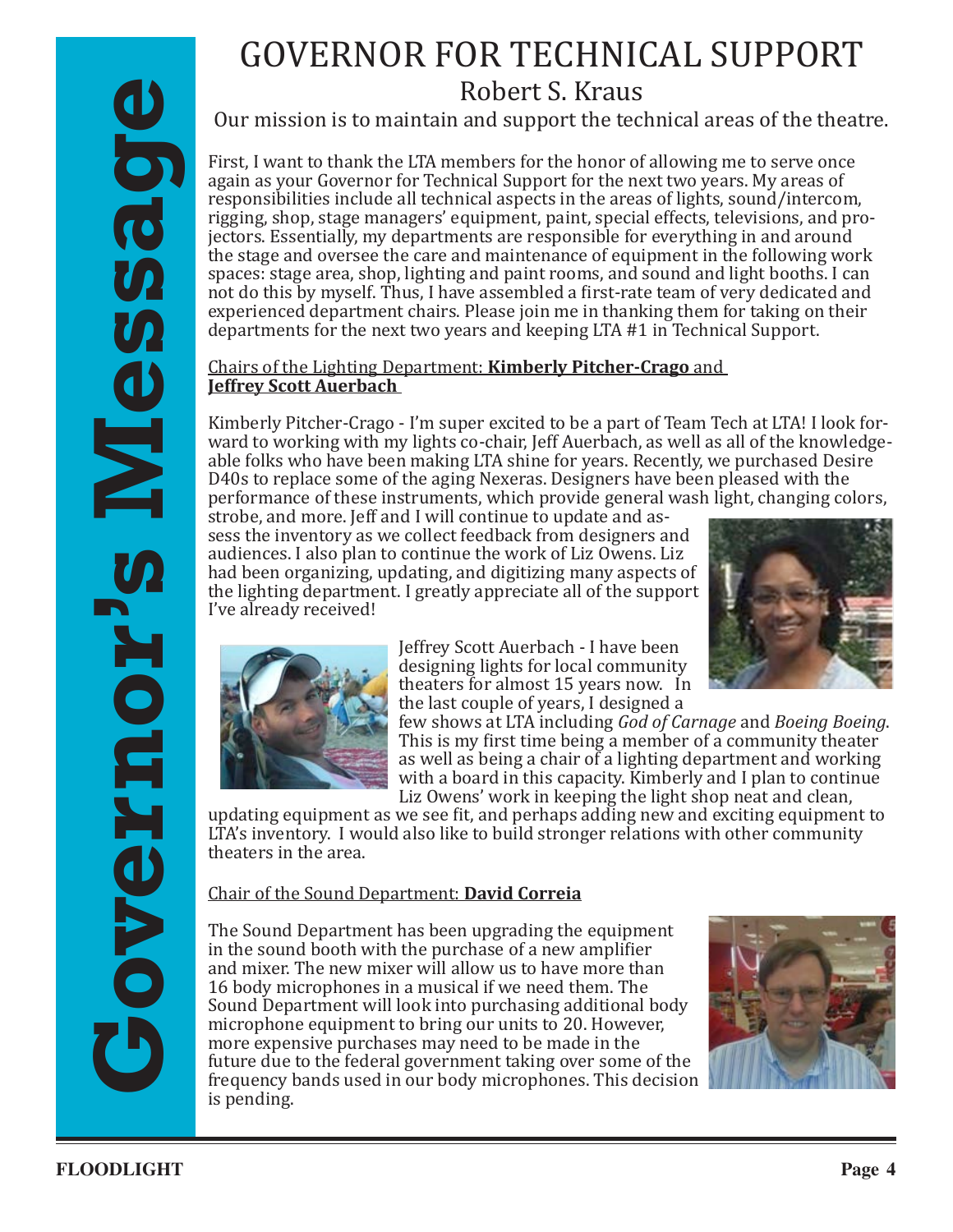#### Chair of the Rigging Department: **Russell Wyland**



Russ Wyland has been the theatre's rigging chairman (a one-person department) for about 17 years. For every show, he hangs the large black curtains to mask the backstage areas visible around sets, makes signs drop from the ceiling, and travels scrims and other drops along a track controlled by the stage manager. Russ has held a number of other positions at the theatre, including President (three years), LTA Council President (two years), Governor for Building (two years) and Governor for Production (seven years and counting). He produces shows, decorates sets, hosts parties, and works backstage. If you have

an interest in learning rigging, please let Russ know!

#### Chairs of the Shop: **Daniel Remmers** and **Jim Hutzler**

Jim Hutzler has worked on numerous shows at LTA in set construction, painting, and stage management, and was co-master carpenter on *Spamalot* last summer under the direction of Set Designer Grant Kevin Lane.





Dan Remmers has designed previous sets at LTA, including *Proof, Dial 'M' for Murder, Sweeney Todd*, and *Move Over, Mrs. Markham*. He is a self-described math geek.

Co Chairs of the Paint Department: **Kevin O'Dowd** and **Leslie Reed**

Kevin "Dutch" O'Dowd is a native of Northern Virginia and has been a member of LTA for over 17 years. He appeared onstage in *Shadowlands* before becoming involved in props and producing. Kevin started painting sets after getting an SOS from Suzanne Diffley for the show *No Sex Please, We're British*. Kevin has been paint chair for about ten years, and was recently pleased to take on Leslie Reed as a co-chair. By day, he works for Falls Church Public Schools as a Special Education Paraprofessional and the recess "teacher."

Leslie Reed was enchanted by LTA's warmth and creative genius the first time she was asked to help with the props for *Blithe Spirit*. A magical door had opened for her to reveal a world of make-believe fabricated from hard work, imagination, superb talent, and a superabundance of cooperation and organization. She believes gathering props, painting sets, calling volunteers, researching details, cleaning, sweeping, and sewing are all building blocks of a production and being able to do it in the LTA community has truly been a gift for her.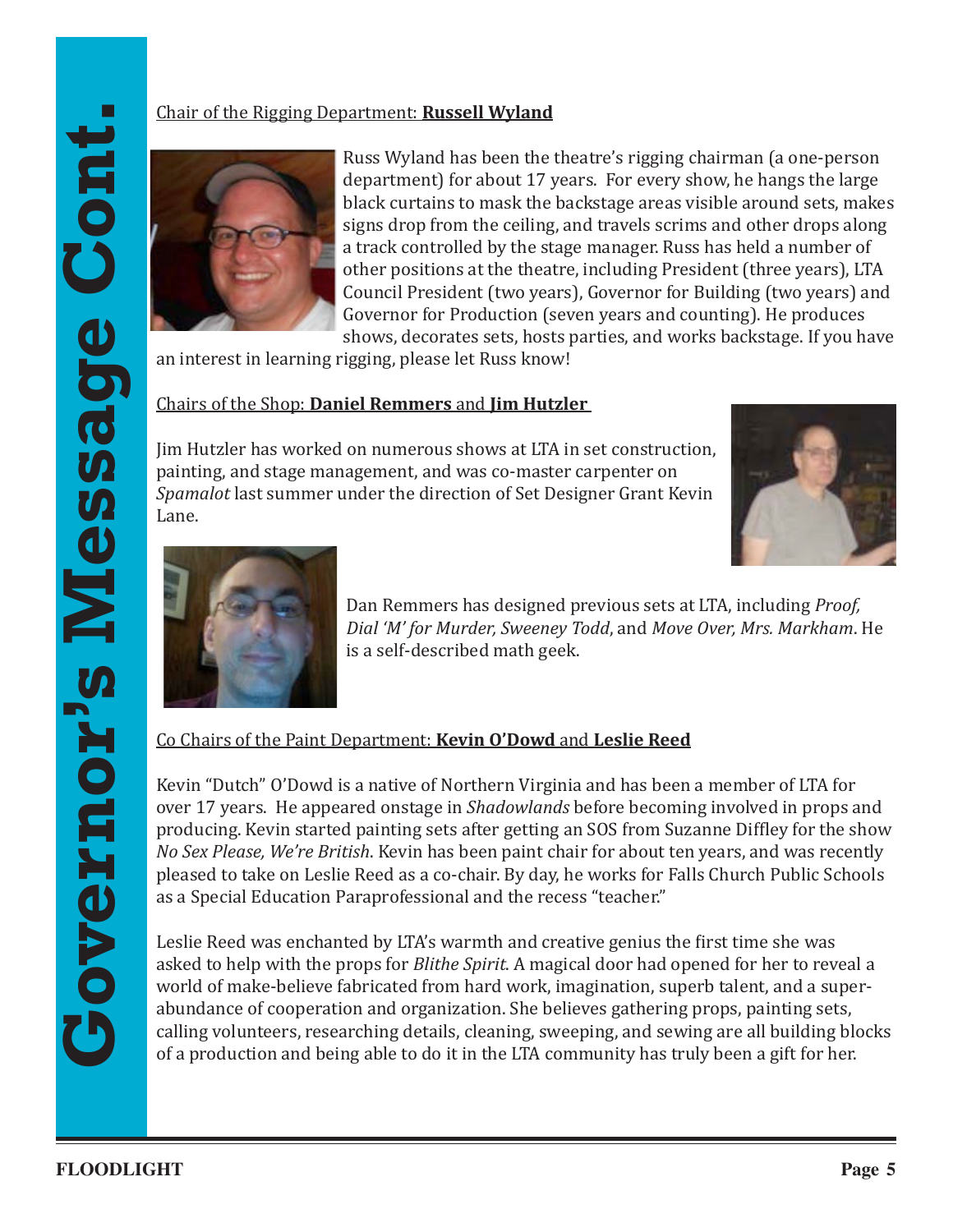#### Chair of the Special Effects Department: **Arthur Snow**

Special effects involves the use of equipment that produces a surreal atmosphere or creates an unexpected/shocking surprise. Current equipment includes fog machines, low fog

machines, hazers, a bubble machine, and blank firing pistols. The value of this equipment is determined by its frequency of use and quality of maintenance. If a show's plans call for such use, we would like to accommodate those needs, and this would be best done with early arrangements by way of a producer. Other effects of the present and future may include breakaway glass, blood effects/knife wounds, luminescence, fire/fireworks, blank firing rifle, and an ornithopter.



#### Chair of the A/V (Video) Department - **Jim Hartz**

A/V (Video )is the newest department at LTA, answering the call for more video projections in our productions. The most recent was a double-screen setup utilizing rear screen and electronic technology in *Dirty Blonde*. We will be working closely with the directors of upcoming shows and exploring modernizing our equipment.

# New Members

Vanessa Arvidson Jeff Auerbach Kimberly Crago Chelsea Crane Teresa Danskey Daniel DeVera Iris Ellis

Veda Engel Christy Fischer Marcelo Guzman Steve Halleman Doris Halleman Larissa Heyman Joey Ledonio

Nina Ledonio Kelli Lightfoot Andres Ponce Pokhui Ravis Jacqueline Salvador Oscar Salvador John Scherfel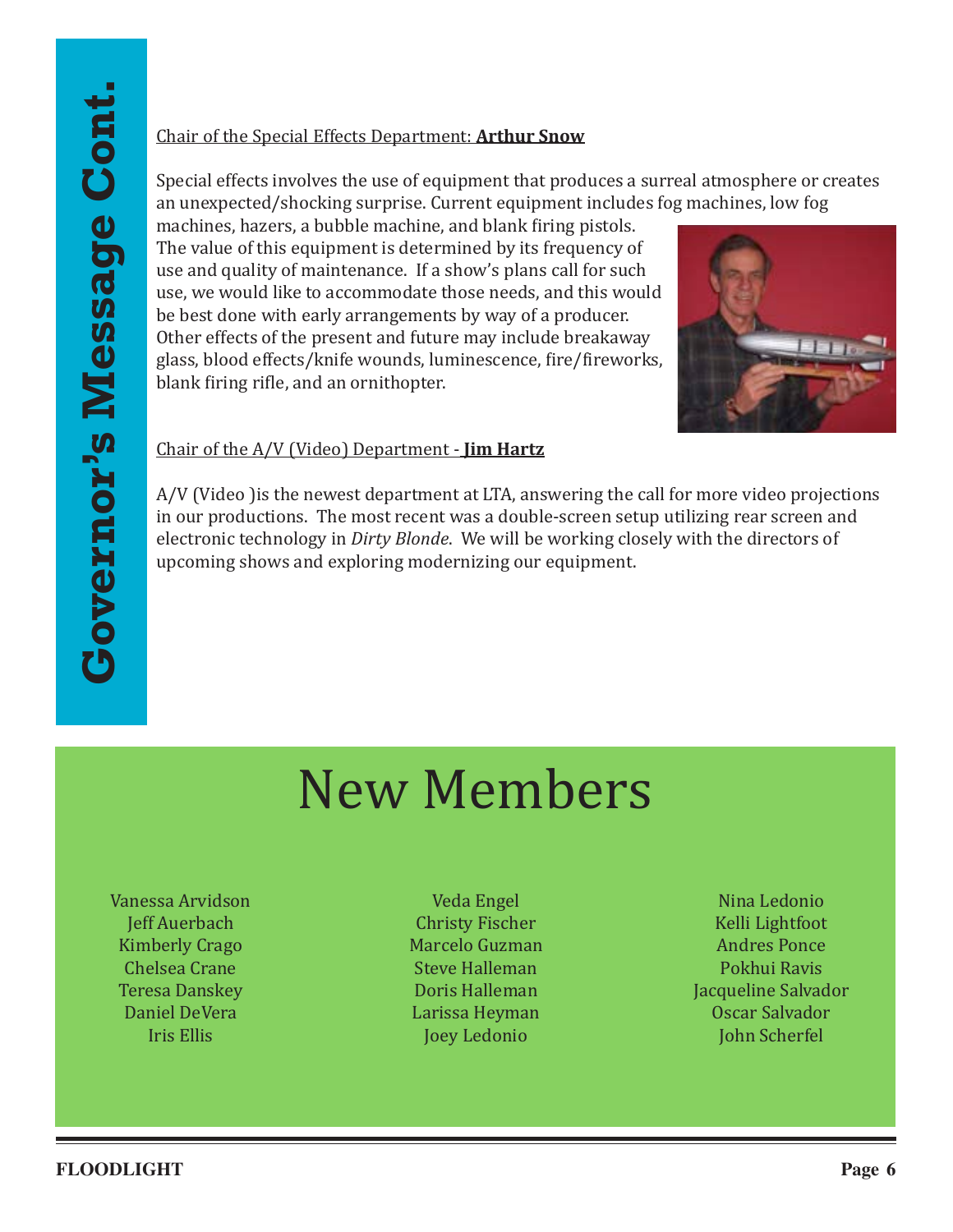# THANK YOU! from *Dirty Blonde*

The memory of Mae West and her witty one-liners will live on forever, but her portrayal on the LTA stage has ended. While there will always be unlikely love affairs built on mutual obsession, Jo and Charlie's relationship has come to an end. The wigs have been packed away, the vaudeville marquee with its rear projection screen has been torn down, and the theatre has gone dark. LTA's production of *Dirty Blonde* has come to a successful end. Marian Holmes and Russell Wyland, producers, and Jennifer Lyman, director, thank the cast and crew for their hard work and creative energy during the exhilarating run of *Dirty Blonde*. A big thank-you to one and all for bringing this funny, touching, and demanding show to our stage. And to the audience: thanks for coming up and seeing us. Remember, it is better to be looked over than overlooked.

# **COUNCIL CORNER**



Fifty Council members gathered on June 14th at Primo Restaurant in Alexandria for the Spring Dinner Meeting. A highlight of the meeting was the awarding of Life Membership status to **Tom and Alice O'Connor**. The O'Connors are longtime members of LTA and the Council, and have made substantial contributions to both organizations.

During the business meeting, membership and financial reports showed that there are now 78 members, and that the Council is in a sound financial condition.

Activities of the Council during the past year included providing for the refurbishing of several plaques in the Green Room, CPR/AED courses for show producers and stage managers, and financial support for an LTA scholarship program.

The Council officers, in cooperation with LTA, are researching the feasibility of providing an electronic digital message center for the theatre. The electronic

screen would show announcements of future theatre activities and programs.

The opening night receptions continue to be popular events for LTA Council members. The receptions are held from 6:30 p.m. to 7:20 p.m., and provide an opportunity for members and their guests to greet one another preceding opening night performances. Opening night is a time to bring out the snazzy clothes (black tie optional or evening clothes are encouraged) and enjoy the festive evening. Members meet the producers and director of the show, and there is joyous singing accompanied by the piano stylings of Joyce Lindahl. It goes without saying that a grand time is had by all.

If you are wondering about the identities of these people who seem to have so much fun attending the various Council events, including the private opening night receptions, and who support LTA in many different ways, you can find the Council membership list on the back cover of LTA's playbills. Please let us know if you would like to have your name included so that you can join in on our good times. You can consider this to be your personal invitation.

I hope you are enjoying your summer, and I look forward to . . .  *… Seeing you on the aisle at LTA!*  John Johnson LTA Council Director